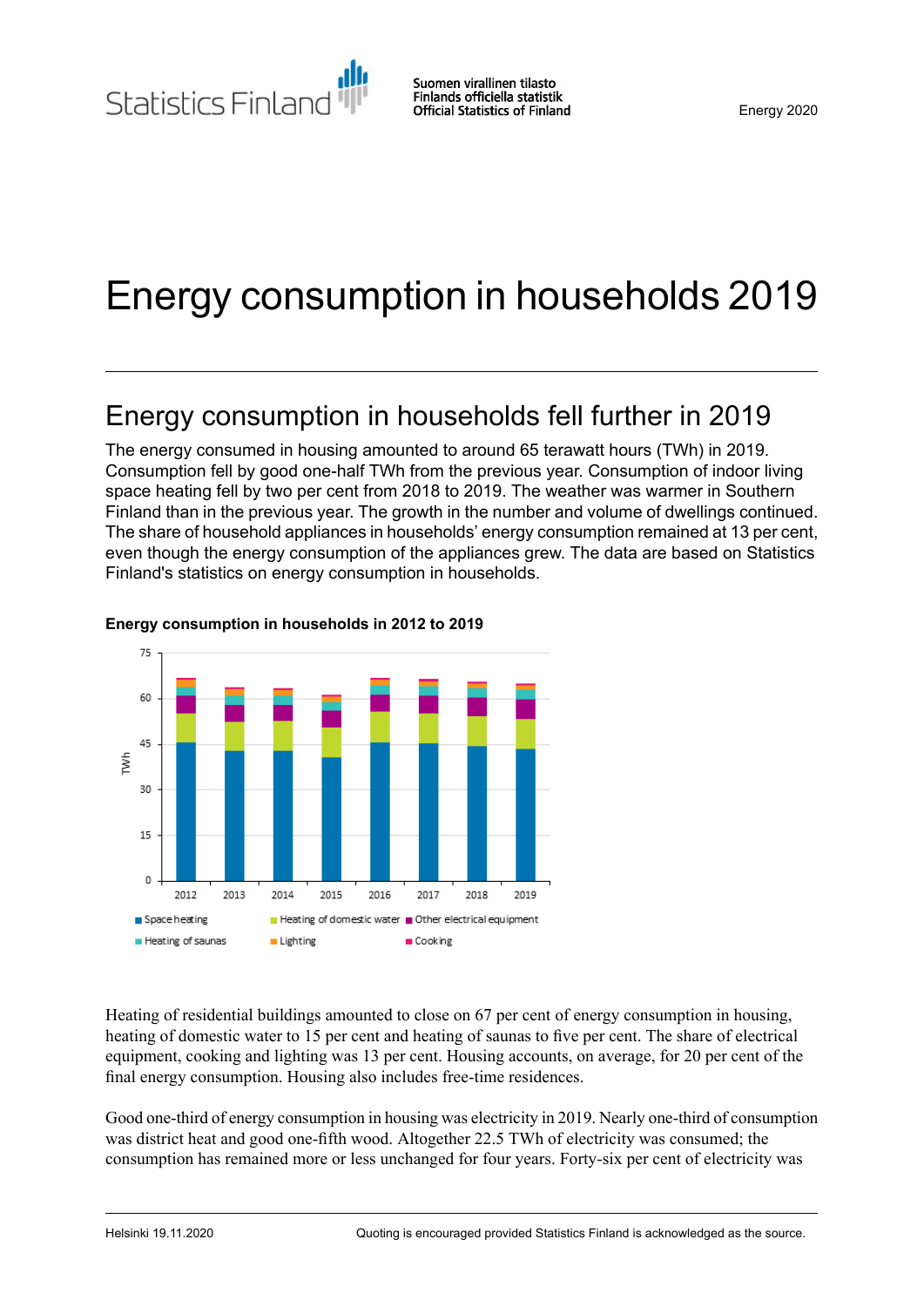used to heat indoor areas and 38 per cent for household appliances. The remainder of electricity was used to heat domestic water and saunas.

Heating of residential buildings consumed 43 TWh of energy in 2019. Consumption decreased by two per cent from the previous year. The most common sources of energy for heating indoor spaces were district heat, wood and electricity, the share of which was 82 per cent of the energy consumption for heating indoor spaces. The next most common energy source was heat pump energy.

The use of heat pumps for heating has grown significantly from the start of the millennium. This is visible in the statistics as growth in both heat pump energy and electricity use of heat pumps. Heat pump energy refers to the energy extracted with heat pumps from the environment. The electricity use of heat pumps is included in electricity consumption of heating in the statistics on energy consumption in households.

In addition to the area to be heated and the energy efficiency of the building stock, the need for heating energy is also affected by the outdoor temperature. Its changes are monitored with heating degree days. The year 2019 was warmer in Southern Finland than 2018, in Northern Finland the situation was the opposite. The warmest year of the reference period was 2015.

Around three TWh of energy was used for heating saunas in 2019. Nearly two-thirds of energy were wood and good one-third electricity. The energy consumption of heating domestic water was 10 TWh.

The energy consumption of household appliances, that is, cooking, lighting and other electrical equipment, was around 8.5 TWh in 2019. Appliances accounted for 13 per cent of the entire housing energy. One per cent of this was used on cooking, that is, using cookers and ovens, and good two per cent on lighting. Ten per cent was used in other electrical equipment. They include small appliances for cooking, refrigeration equipment, washing machines, tumble dryers, televisions and computers with their accessories, lifts, and car interior heating.

With respect to the consumption of heating energy in indoor spaces, domestic water and saunas, the statistics on energy consumption in households are based on Statistics Finland's calculation model where various sources were utilised. Part of the data have been estimated as the interval between the inquiries used as data sources has become longer.

The concepts of the statistics correspond to the divisions of the European Union's Regulation on energy statistics concerning energy use in households. Based on the division, heating of indoorspaces and domestic water, cooking, electrical equipment, and heating of saunas are reported separately.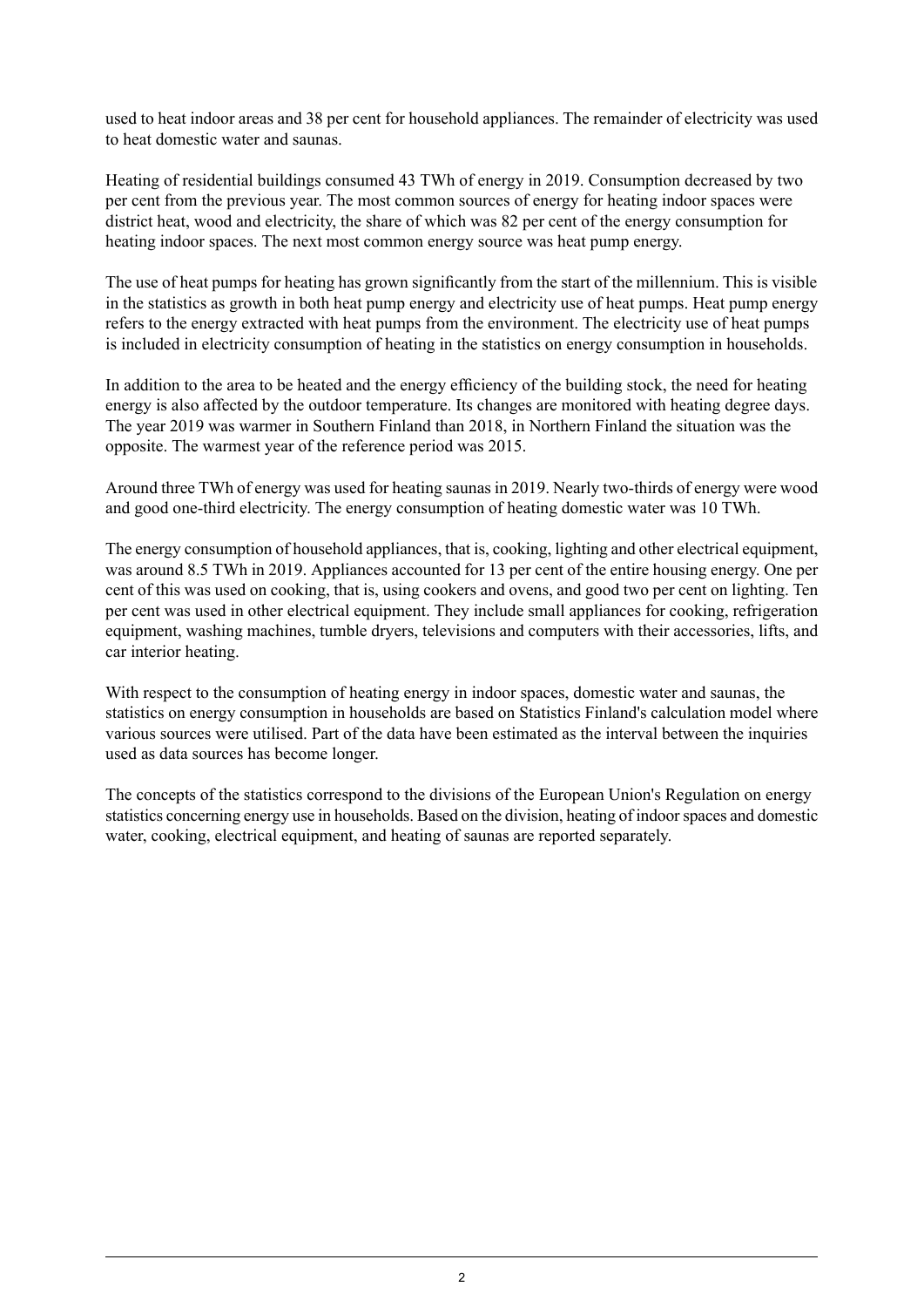## **Contents**

### **Tables**

### **Appendix tables**

### Figures

### **Appendix figures**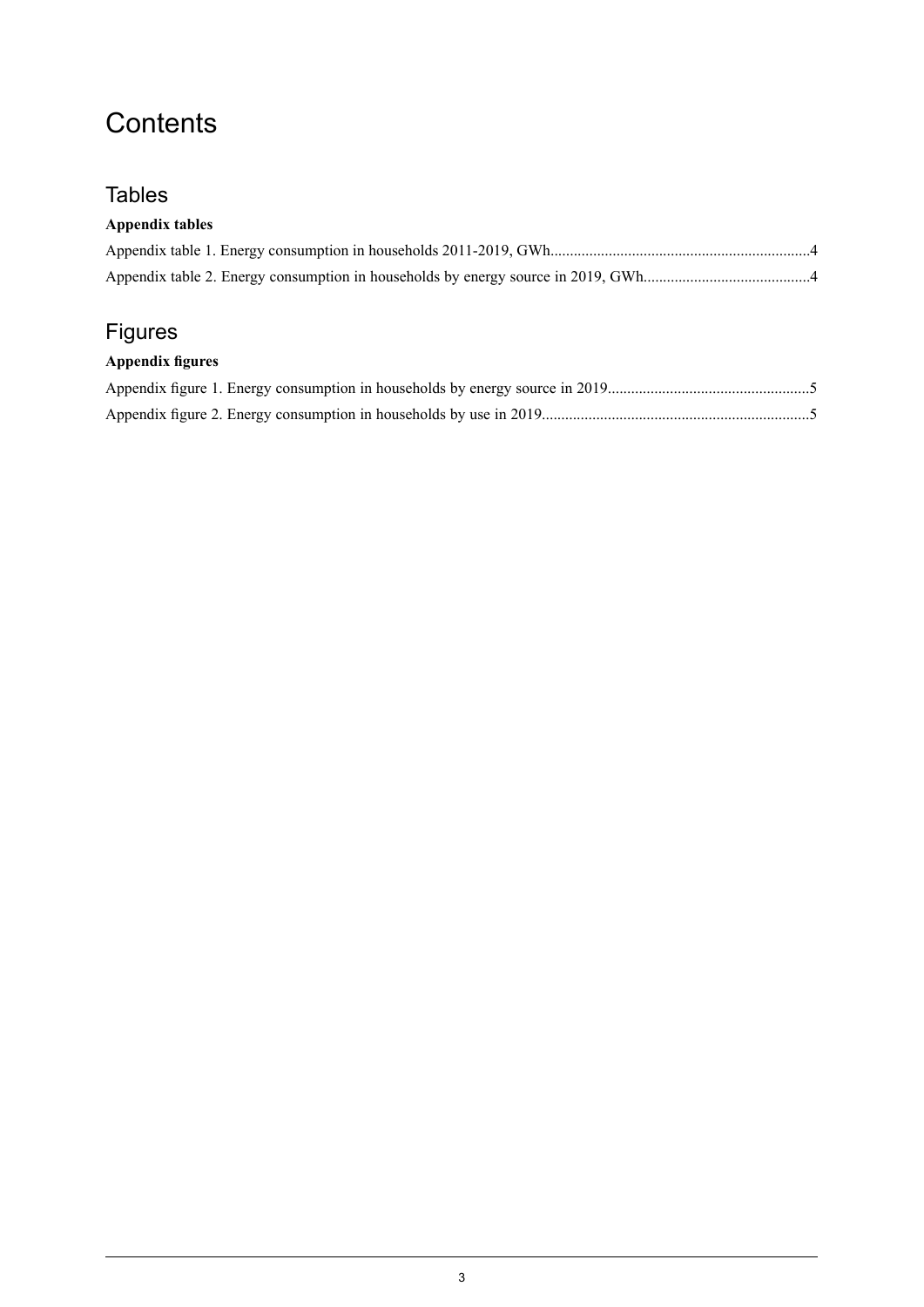## Appendix tables

| Year                                | 2011      | 2012    | 2013    | 2014    | 2015                 | 2016    | 2017    | 2018                                                           | 2019    |
|-------------------------------------|-----------|---------|---------|---------|----------------------|---------|---------|----------------------------------------------------------------|---------|
| Heating of spaces                   | 40 867    | 45 502  | 42 739  | 42 831  |                      |         |         | 40 804 45 692 45 349 44 343 43 370                             |         |
| Residential buildings proper, total |           |         |         |         |                      |         |         | 38 843 43 281 40 643 40 690 38 760 43 252 42 876 41 884 40 920 |         |
| - Detached houses                   |           |         |         |         |                      |         |         | 24 603 27 265 25 595 25 967 24 507 27 373 27 504 26 993 26 294 |         |
| - Terraced houses                   | 3761      | 4 2 1 0 | 3972    | 3925    | 3816                 | 4 208   | 4 1 2 7 | 4 0 3 3                                                        | 3956    |
| - Blocks of flats                   | 10 479    | 11 805  |         |         | 11 076 10 798 10 437 | 11 671  |         | 11 245 10 858                                                  | 10 670  |
| Free-time residential buildings     | 2025      | 2 2 2 2 | 2097    | 2 140   | 2 0 4 4              | 2440    | 2473    | 2459                                                           | 2450    |
| Household appliances <sup>1)</sup>  | 8 3 1 5   | 8 8 5 0 | 8 3 8 9 | 8091    | 7886                 | 8 2 9 5 | 8 1 2 6 | 8 2 8 4                                                        | 8519    |
| - Lighting                          | 2482      | 2 3 4 9 | 2 1 1 5 | 1919    | 1876                 | 1770    | 1633    | 1599                                                           | 1558    |
| - Cooking                           | 799       | 714     | 697     | 689     | 680                  | 681     | 673     | 674                                                            | 680     |
| - Other electrical equipment        | 5034      | 5787    | 5 5 7 7 | 5483    | 5 3 3 0              | 5844    | 5820    | 6011                                                           | 6 2 8 1 |
| Heating of saunas                   | 2871      | 2894    | 2 9 0 2 | 2924    | 2920                 | 3 0 4 9 | 3057    | 3 0 6 3                                                        | 3 0 6 9 |
| Heating of domestic water           | 9 5 8 4   | 9658    | 9727    | 9 7 8 9 | 9850                 | 9961    | 9954    | 9977                                                           | 10 022  |
| Housing, total                      | 637<br>61 | 66 904  | 63 757  |         |                      |         |         | 63 635 61 460 66 997 66 486 65 667                             | 64 980  |

#### <span id="page-3-0"></span>**Appendix table 1. Energy consumption in households 2011-2019, GWh**

<span id="page-3-1"></span>1) Apart from electricity consumption, consumption of household appliances includes use of natural and liquid gas in cookers.

|                                        | <b>Wood</b> |                |                      | Peat Coal Heavy<br>fuel oil | <b>Light fuel Natural</b><br>oil | gas <sup>1</sup> | <b>Ambient</b><br>energy <sup>2)</sup> | <b>District</b><br>heat | Electricity <sup>3)</sup> Total |               |
|----------------------------------------|-------------|----------------|----------------------|-----------------------------|----------------------------------|------------------|----------------------------------------|-------------------------|---------------------------------|---------------|
| Housing, total                         | 14 304      | 42             | 1                    | 11                          | 2948                             | 381              | 6 2 3 1                                | 18517                   |                                 | 22 545 64 980 |
| Heating of spaces                      | 12 041      | 29             | 1                    | 8                           | 2 3 6 5                          | 243              | 5 3 3 1                                | 12 951                  |                                 | 10 401 43 370 |
| Residential buildings<br>proper, total | 10724       | 28             | 1                    | 8                           | 2 3 1 9                          | 242              | 5 0 6 7                                | 12 947                  |                                 | 9 584 40 920  |
| - Detached houses                      | 10 538      | 25             | 1                    | ٠.                          | 2 0 2 8                          | 83               | 4452                                   | 1 7 1 9                 |                                 | 7448 26 294   |
| - Terraced houses                      | 146         | 1              |                      | ٠.                          | 97                               | 40               | 482                                    | 2017                    | 1 1 7 8                         | 3956          |
| - Blocks of flats                      | 40          | $\overline{2}$ | $\ddot{\phantom{a}}$ | 8                           | 194                              | 119              | 133                                    | 9 2 1 1                 | 963                             | 10 670        |
| Free-time residential<br>buildings     | 1 3 1 7     | 1              | 0                    | ٠.                          | 46                               |                  | 264                                    | 4                       | 817                             | 2450          |
| Household appliances                   | $\ddotsc$   | ٠.             |                      |                             | ٠.                               | 80               |                                        | ٠.                      | 8439                            | 8519          |
| - Lighting                             | $\ddotsc$   |                |                      |                             | . .                              |                  |                                        | ٠.                      | 1558                            | 1558          |
| - Cooking                              | $\ddotsc$   |                |                      |                             | ٠.                               | 80               |                                        | . .                     | 600                             | 680           |
| - Other electrical<br>equipment        | $\cdot$ .   |                |                      | $\ddot{\phantom{1}}$        | $\sim$                           | $\sim$           | ٠.                                     | ٠.                      | 6 2 8 1                         | 6 2 8 1       |
| Heating of saunas                      | 1841        | ٠.             |                      | $\ddot{\phantom{1}}$        | $\sim$                           |                  | ٠.                                     | ٠.                      | 1 2 2 8                         | 3 0 6 9       |
| Heating of domestic<br>water           | 422         | 13             | 0                    | 3                           | 583                              | 58               | 900                                    | 5566                    | 2477                            | 10 0 22       |

#### **Appendix table 2. Energy consumption in households by energy source in 2019, GWh**

1) Includes liquid gas.

2) Ambient energy refers to energy extracted with heat pumps from the environment (ground, air or water) for space heating. Electricity spent by heat pumps in heating and cooling use is included in electricity consumption.

Electrical heating of residential buildings includes direct electrical heating, electric storage heating, additional heating and floor 3) heating by electricity, electricity used by heat pumps, heating of domestic water by electricity, electric sauna stoves and electricity consumed by heating systems and heat distribution equipment.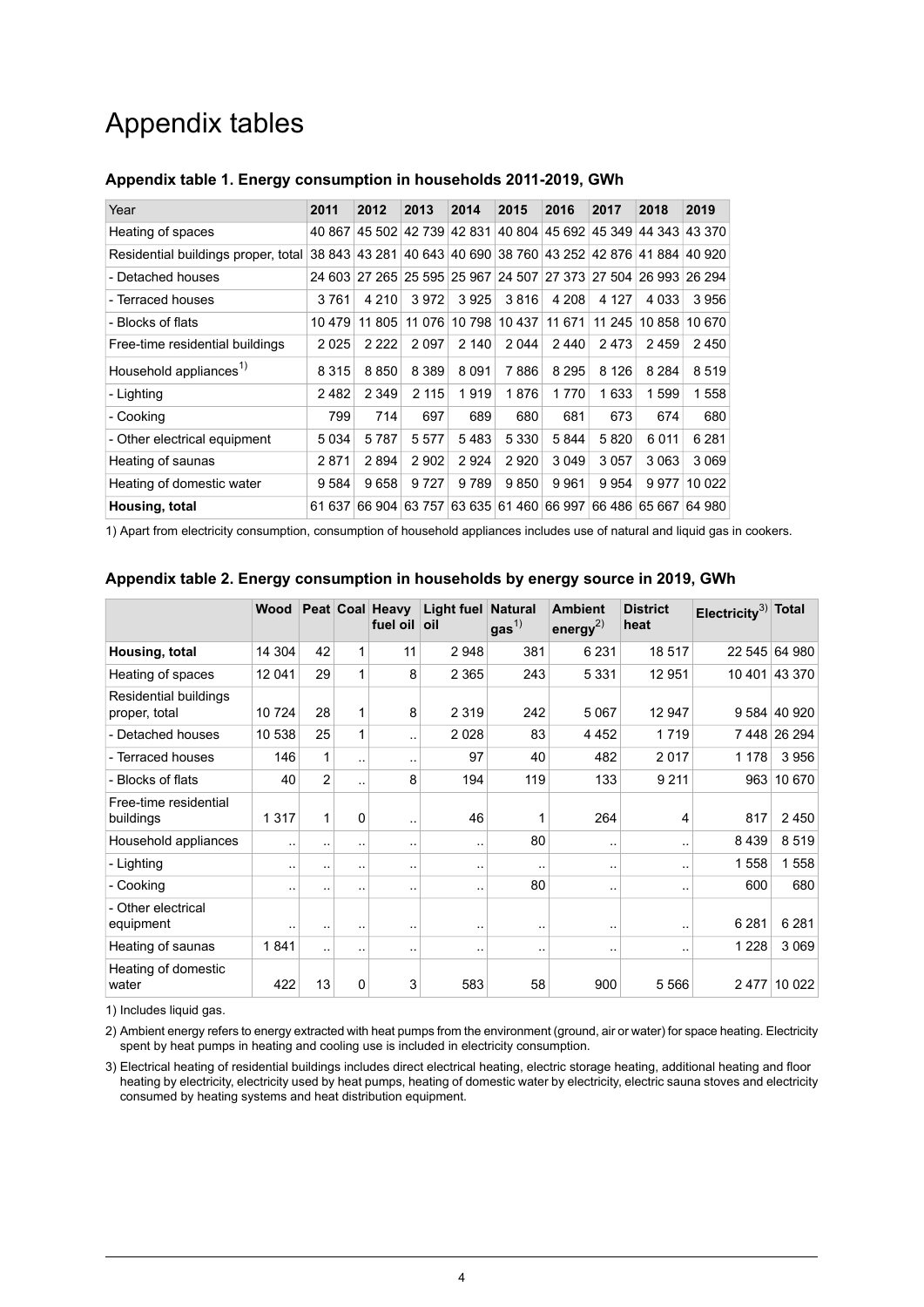## Appendix figures



#### <span id="page-4-0"></span>**Appendix figure 1. Energy consumption in households by energy source in 2019**

<span id="page-4-1"></span>Used energy sources 66 TWh. The group Others contains the following<br>energy sources: natural gas and liquid gas 0.6 %, peat 0.07 %, heavy<br>fuel oil 0.02 % and coal 0.002 % of energy consumption in households.



28%